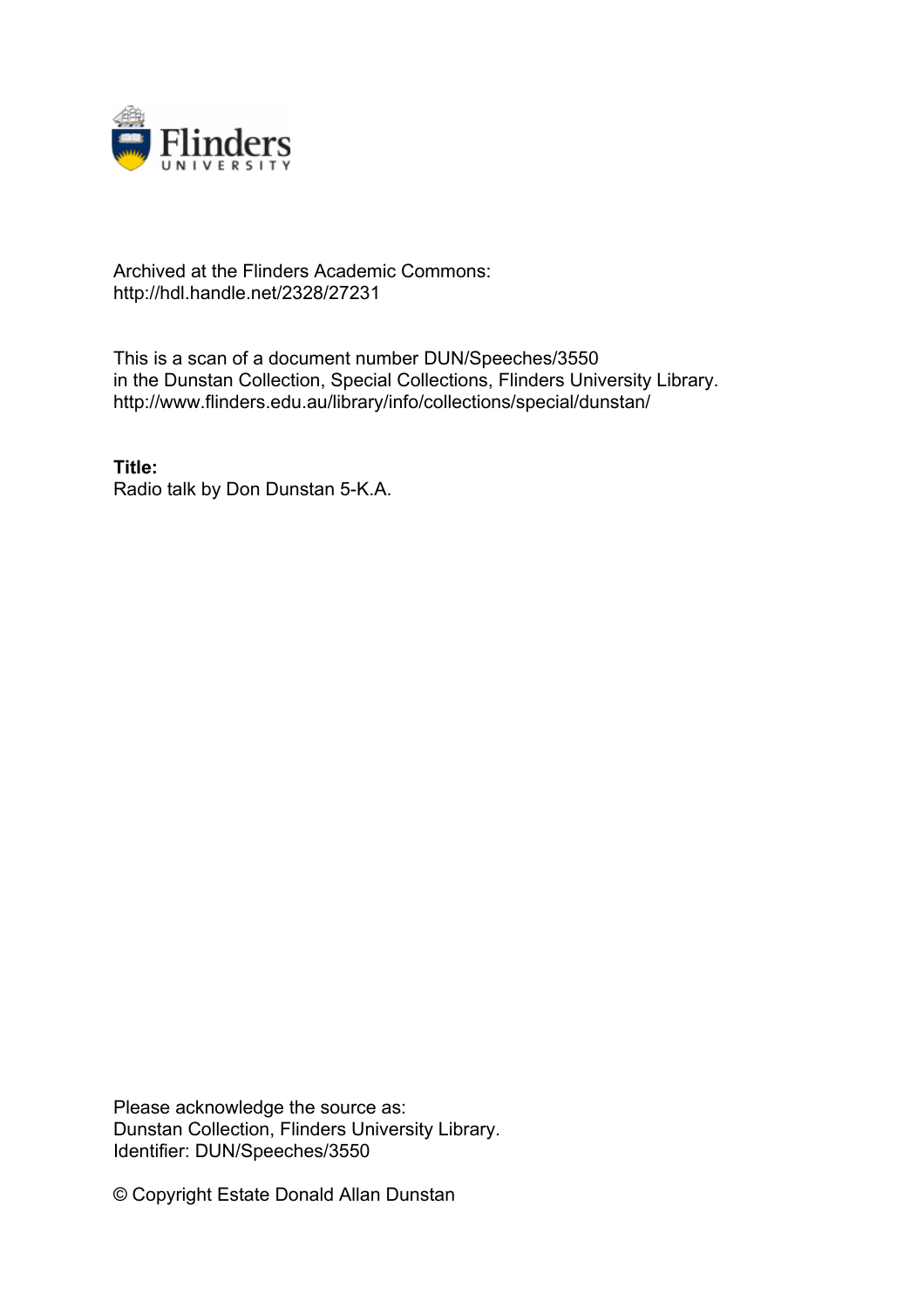RADIO TALK BY DON DUNSTAN. 5-K.A., WEDNESDAY, 18/3/70.

3550

**GOOD EVENING:** 

 $\mathbf{e}$ 

**LAST FRIDAY I WAS IN MELBOURNE FOR THE FOURTH CONFERENCE OF FEDERAL AND STATE LABOR LEADERS. WE STARTED HAVING THESE MEETINGS IN 1967 WHEN IT WAS DECIDED THAT. IT WOULD BE HELPFUL IF, IN ADDITION TO NORMAL LABOR PARTY CONFERENCES WHERE MAJOR POLICY DECISIONS ARE MADE, THE PARLIAMENTARY LEADERS COULD MEET TOGETHER FROM TIME TO TIME AND DISCUSS MATTERS OF MUTUAL INTEREST. . AND LAST FRIDAY WHAT MOST INTERESTED US MUTUALLY WAS THE FACT THAT THERE IS VERY LITTLE CO-OPERATION BETWEEN 'COMMONWEALTH, STATE AND LOCAL GOVERNMENTS.** 

**NOW THAT SOUNDS A PRETTY DULL TOPIC TO SPEND A WHOLE DAY DISCUSSING, BUT IN FACT IT IS ONE OF VITAL IMPORTANCE. AT THE MOMENT IN AUSTRALIA WE HAVE A SITUATION WHERE THERE IS CONTINUAL WRANGLING BETWEEN THE LIBERAL AND COUNTRY PARTY GOVERNMENTS ABOUT WHO HAS WHAT MONEY TO SPEND. ,BUT THOSE GOVERNMENTS GIVE ABSOLUTELY NO THOUGHT AT ALL TO WHAT NEEDS TO**  BE DONE, WHAT PRIORITIES THERE ARE, OR HOW TO GET AN EFFECTIVE **JOB DONE IN AREAS WHERE FEDERAL, STATE AND LOCAL GOVERNMENT. RESPONSIBILITIES OVERLAP.** 

**AT THE LEADERS' CONFERENCE WE DECIDED THAT A NEW ERA OF JOINT COMMONWEALTH, STATE AND LOCAL GOVERNMENT CO-OPERATION IS ESSENTIAL. TO ACHIEVE THIS, WE PROPOSE THAT JOINT**  SECRETARIATS IN EACH AREA OF COMMON INTEREST BETWEEN THE STATES **AND THE COMMONWEALTH SHOULD BE SET UP. THIS WOULD MEAN THAT FEDERAL AND STATE EXPENDITURES ON, SAY, EDUCATION, HEALTH SERVICES, OR SOCIAL SERVICES TO NAME JUST THREE, COULD BE WORKED OUT IN SUCH A WAY THAT THE OVER-LAPPING DOES NOT RESULT, AS IT DOES NOW, IN UNNECESSARY EXPENDITURES WHILE REAL AREAS OF NEED GO ON IGNORED. WE HAVE HAD BAD CASES OF THIS IN SOUTH AUSTRALIA. ONE SCHOOL,WAS GIVEN UNDER THE COMMONWEALTH'S EDUCATION AND SCIENCE GRANTS SCHEME AN EXPENSIVE TELESCOPE AND BUILDING TO HOUSE IT, WHILE STUDENTS WERE BEING TAUGHT IN WOODEN**  SHELTER SHEDS.

Dunstan Collection, Special Collections, Flinders University Library.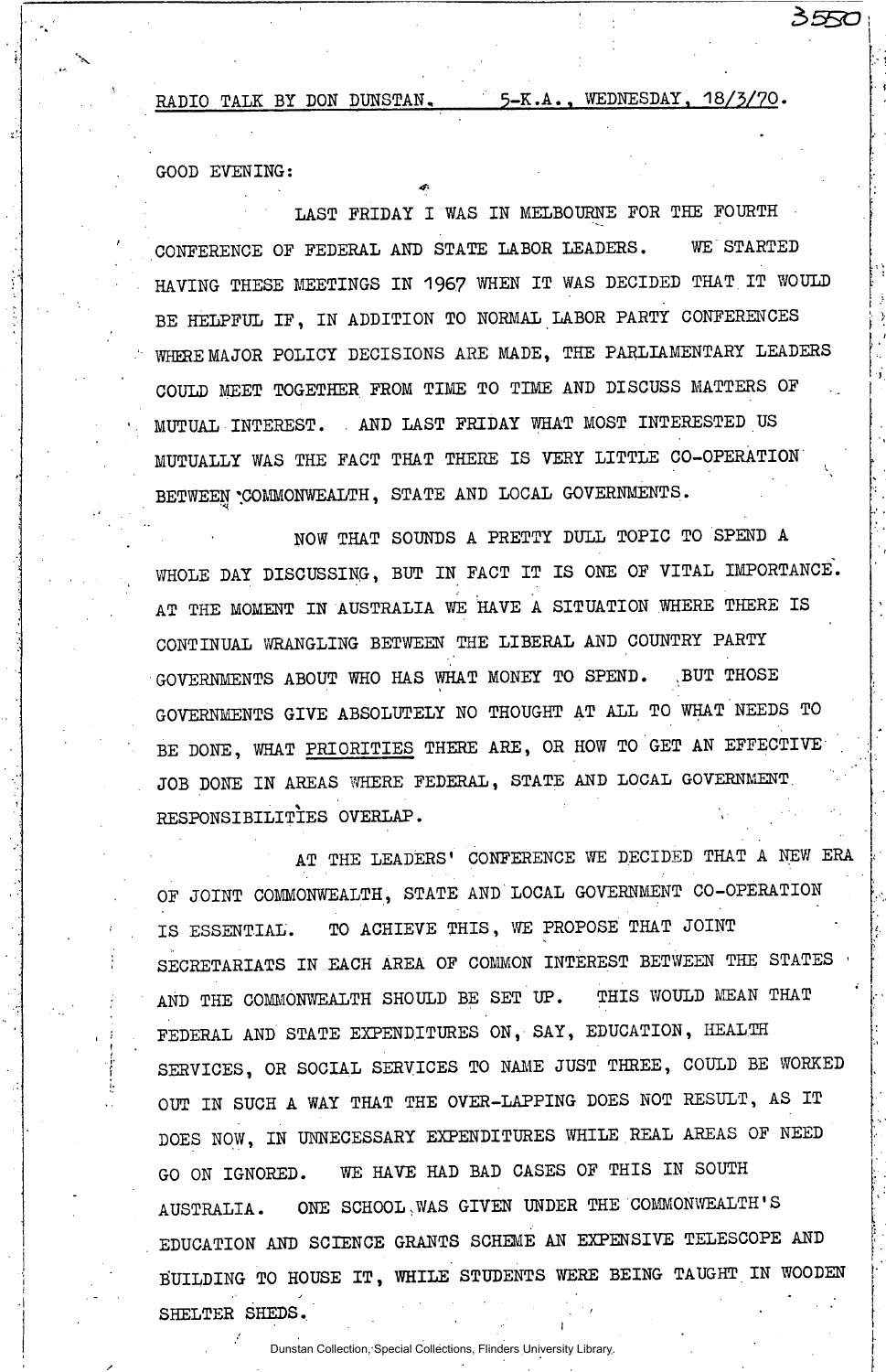**AS THINGS STAND NOW, AND AS A DIRECT RESULT OF LIBERAL AND COUNTRY PARTY POLICIES, OR LACK OF THEM, STATE AND LOCAL GOVERNMENTS HAVE HAD TO RESORT TO OPPRESSIVE AND UNFAIR TAXATION TO MEET THEIR EXPANDING RESPONSIBILITIES. BUT EVEN SO THEY HAVE NOT BEEN ABLE TO GAIN ENOUGH TO MEET THE ENTIRELY REASONABLE DEMANDS MADE ON THEM BY THE PUBLIC FOR PUBLIC SERVICES. ' FURTHERMORE, THEY CANNOT MEET THEIR INCREASING DEBT CHARGES. AND SO WHAT WE DECIDED IN MELBOURNE WAS THAT STATE AND LOCAL GOVERNMENTS MUST BE ASSISTED BY THE FEDERAL GOVERNMENT IN THOSE AREAS WHERE EXPENDITURE WILL INEVITABLY RISE MORE RAPIDLY THAN INCOME AND POPULATION. FURTHERMORE, STATES MUST BE GUARANTEED NO LOSS OF PRESENT REVENUES, MUST BE RELIEVED OF THEIR GROWING INTEREST BURDEN, AND MUST BE GIVEN NON-REPAYABLE COMMONWEALTH GRANTS FOR THEIR CAPITAL WORKS.;** 

**i** 

**NOW THAT SOUNDS AS IF THE STATES SHOULD BE ASKING FOR**  A LOT MORE THAN THEY'RE AT PRESENT GETTING. AND SO THEY SHOULD. **THE FACT IS THAT THE COMMONWEALTH MUST ACCEPT INCREASED RESPONSIBILITY IN A LARGE NUMBER OF AREAS. BUT IT IS NOT THE KIND OF THING LIBERAL AND COUNTRY PARTY PREMIERS HAVE BEEN PUSHING FOR VERY. HARD, MAINLY BECAUSE THEY DON'T WANT TO ROCK**  THE CANBERRA BOAT ANY MORE THAN IT'S ROCKING NOW. IN EACH OF THE AREAS WHERE THERE SHOULD BE INCREASED COMMONWEALTH RESPON-**SIBILITY, GRANTS SHOULD NOT BE ON CONDITIONS SET SOLELY BY THE COMMONWEALTH, BUT RATHER ON CONDITIONS ARRIVED AT AFTER FULL**  STATE AND COMMONWEALTH CONSULTATIONS. WHAT WE ARE PUTTING UP AS<sup>'</sup>SOLID PROPOSALS IS SIMPLY THIS: CO-OPERATION BETWEEN THE **GOVERNMENTS OF AUSTRALIA AT ALL LEVELS, SO THAT AN EFFECTIVE JOB**  *Ofi*  **j\_CAN BE DONE.** 

**TO GO FURTHER, AND IN THE BROAD FRAMEWORK OF THE PROPOSED JOINT-SECRETARIATS, WE DECIDED THAT THE COMMONWEALTH SHOULD ACCEPT FULL RESPONSIBILITY FOR UNIVERSITIES AND TERTIARY EDUCATION AND FOR TEACHER TRAINING. THE SCHOOLS COMMISSION AND** 

 $\mathbf{i}$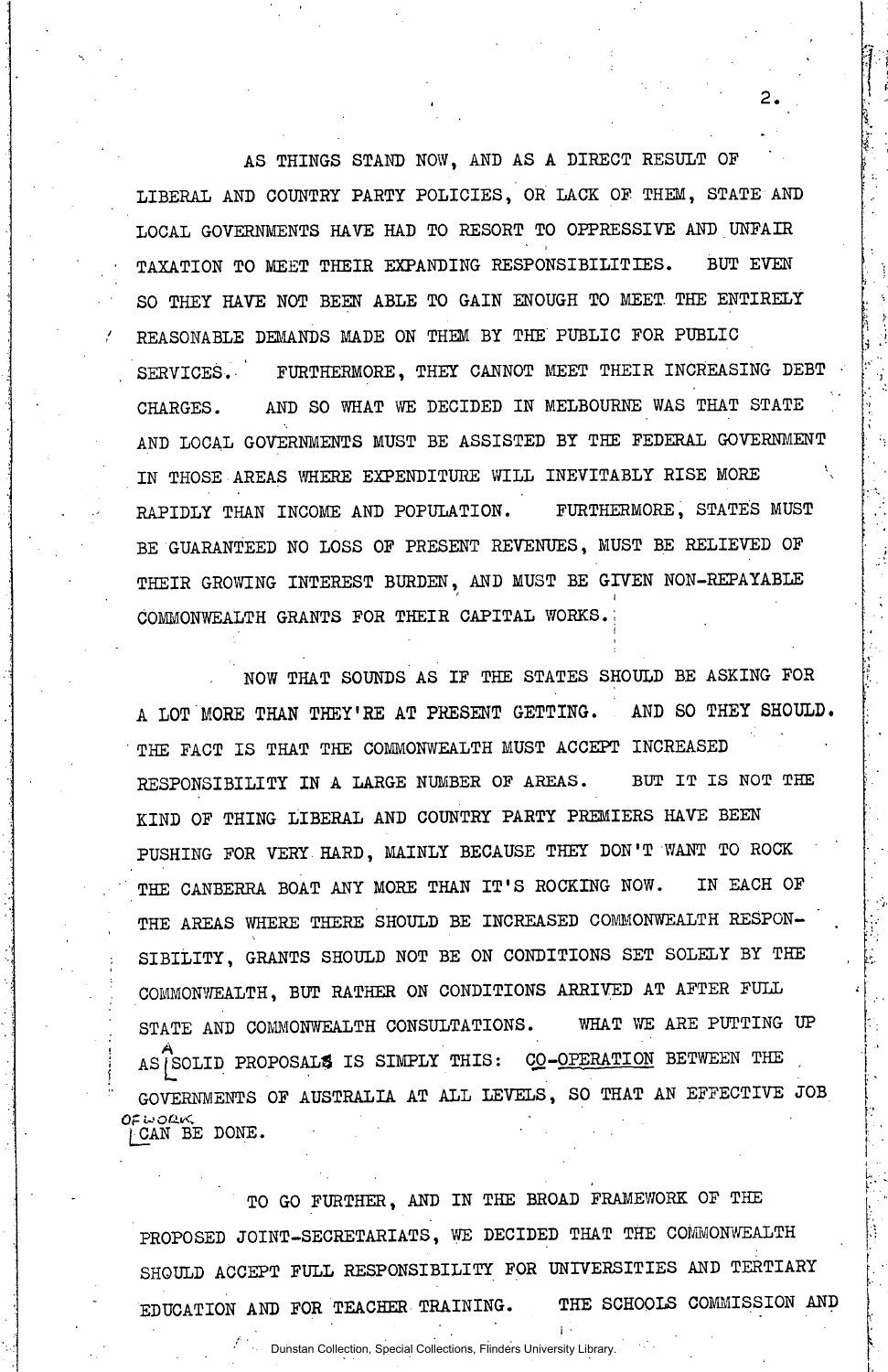**PRE-SCHOOL COMMISSION ALREADY PROPOSED BY LABOR SHOULD ENSURE THE RIGHT EXPENDITURES ON BUILDINGS, EQUIPMENT AND STAFF. AN AUSTRALIAN HOSPITALS COMMISSION SHOULD PROMOTE MODERNISATION AND REGIONALISATION OF HOSPITALS. AND MOST IMPORTANTLY FOR A COUNTRY WHICH IS ONE OF THE MOST URBAN IN THE WORLD, THE COMMONWEALTH GOVERNMENT SHOULD ASSUME AS MUCH RESPONSIBILITY FOR . CITY DEVELOPMENT AND REDEVELOPMENT AS DO THE FEDERAL GOVERNMENTS IN THE UNITED STATES OF AMERICA, IN CANADA AND IN WEST GERMANY. THEY ARE COUNTRIES WITH A FEDERATED SYSTEM OF GOVERNMENT LIKE OURS, AND THEY'VE HAD ENOUGH INTELLIGENCE TO FIND OUT HOW TO WORK WITHIN THEIR CONSTITUTIONAL SYSTEM.** 

**" PAGE 3.** 

**IN AUSTRALIA, THE LIBERAL AND COUNTRY PARTY GOVERNMENTS HAVE EITHER DONE NOTHING AT ALL IN THESE AREAS, OR AT MOST HAD A FEW MEETINGS OF MINISTERS WHERE PIOUS RESOLUTIONS WERE MADE AND VERY LITTLE ELSE WAS DONE. 1** 

**AT THE MOMENT THERE IS ONE CLEAR WAY TO FINANCE THE MODERNIZATION OF CITY TRANSIT SYSTEMS. THE MONIES RELEASED BY THE APPROACHING COMPLETION OF INTER-CITY RAIL STANDARDISATION COULD BE TURNED TO MODERNISING INTERNAL CITY PUBLIC-TRANSIT SYSTEMS. ANOTHER AREA CRYING OUT FOR INCREASED COMMONWEALTH RESPONSIBILITY AND CO-OPERATION BETWEEN GOVERNMENTS IS THE**  DEVELOPMENT OF WATER, POWER AND MINERAL RESOURCES AND OF INDUSTRY. **PROPER PRIORITIES MUST BE SET; AN IMPROVED GROWTH RATE MUST BE ACHIEVED. AND WITH THE PRIMARY INDUSTRIES, AGAIN COMMONWEALTH AND STATE GOVERNMENTS SHOULD BE GIVING JOINT LEADERSHIP IN INCREASING PRODUCTION, ARRANGING MARKETING, AND OVERSEEING RESTRUCTURING.** 

FINALLY OUR MELBOURNE LEADERS' CONFERENCE DEALT WITH **THE PROBLEM OF POVERTY AND MARGINAL POVERTY IN AUSTRALIA. AGAIN IT IS A PROBLEM THAT CRIES OUT FOR JOINT STATE-COMMONWEALTH**  CO-OPERATION. THERE ARE NEARLY ONE MILLION AUSTRALIANS WHO **COULD BE DESCRIBED AS POVERTY-STRICKEN, AOT THE COMMONWEALTH**  Dunstan Collection, Special Collections, Flinders University Library.